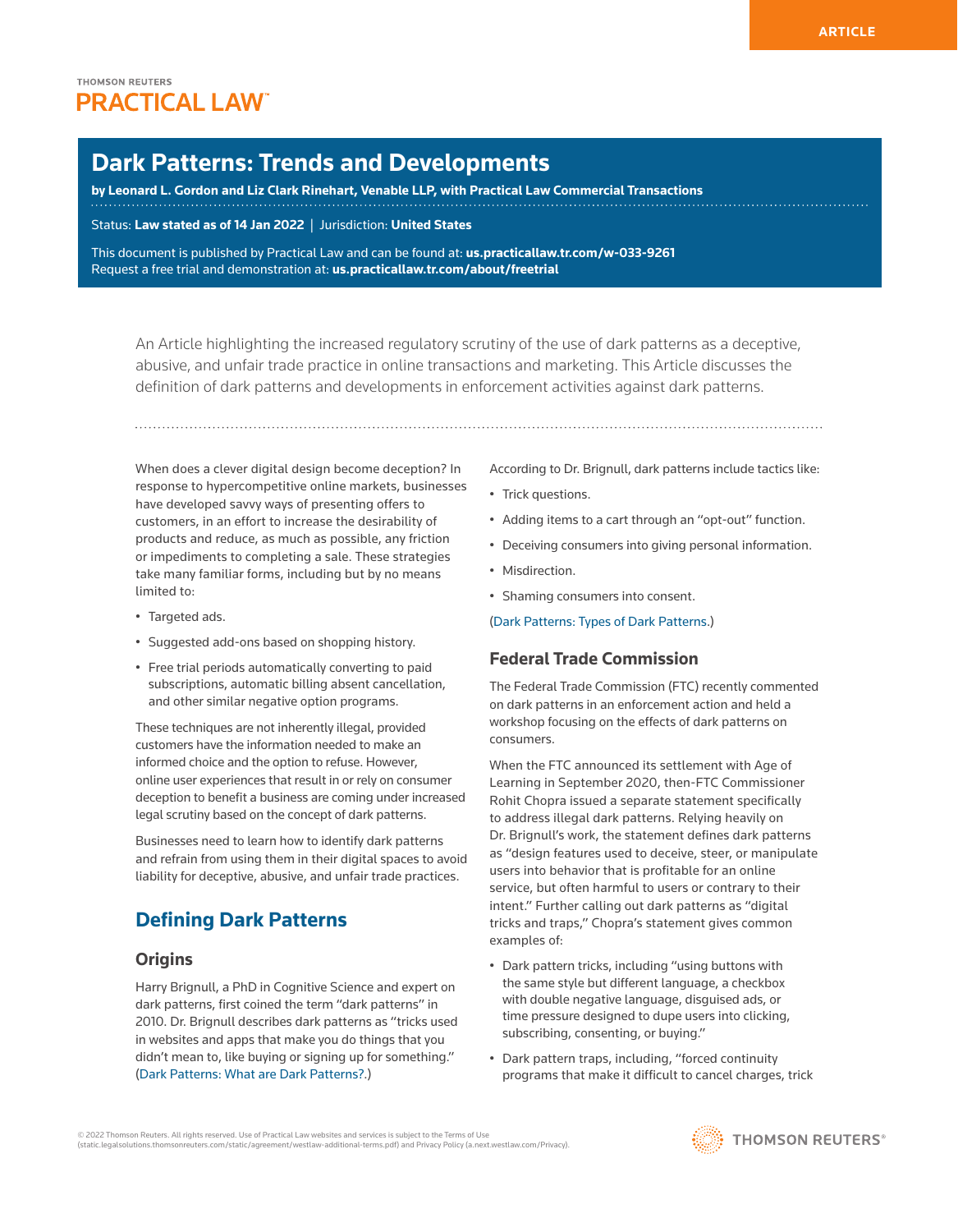questions to frustrate user choice, or through free trials that automatically convert into paid memberships."

(See [FTC: Statement of Commissioner Chopra, Regarding](https://www.ftc.gov/system/files/documents/public_statements/1579927/172_3086_abcmouse_-_rchopra_statement.pdf)  [Dark Patterns in the Matter of Age of Learning, Inc.,](https://www.ftc.gov/system/files/documents/public_statements/1579927/172_3086_abcmouse_-_rchopra_statement.pdf)  [Commission File Number 1723186 \(September 2, 2020\)](https://www.ftc.gov/system/files/documents/public_statements/1579927/172_3086_abcmouse_-_rchopra_statement.pdf).) For more on the Age of Learning enforcement action, see [Age of Learning \(ABCmouse\)](file:///Production/Composition/Thomson/Incoming/2022/012122/#co_anchor_a971047_1).

The FTC subsequently hosted a workshop on dark patterns in 2021, "Bringing Dark Patterns to Light" (Dark Patterns Workshop). At the Dark Patterns Workshop, Dr. Arunesh Mathur, a post-doctoral research fellow at the Center for Information Technology Policy at Princeton University, discussed six main taxonomies of dark patterns and gave examples, many of which are familiar to online consumers:

- **Deceptive.** For example, a countdown timer on a website that falsely implies that customers have a limited time to receive an offer.
- **Information Hiding.** For example, charging a fee that is not adequately disclosed to consumers or waiting to disclose a fee until a consumer is far into the transaction process.
- **Asymmetric.** For example, a consent dialogue box that pops up and is readily available while the deny button is hidden.
- **Covert.** For example, a pop-up offering a discount that requires consumers to enter their email address but then asks for a telephone number as well, leading consumers to believe entering a telephone number is required.
- **Differential Treatment.** For example, a "free" game that requires users to make purchases to progress, thereby treating paying players differently than those who do not make purchases.
- **Restrictive.** For example, requiring consumers to agree to receive marketing emails when accepting the terms and conditions of a website to access the website.

For more information, see [FTC: Presentation of Arunesh](https://www.ftc.gov/system/files/documents/public_events/1586943/ftc_darkpatterns_workshop_transcript.pdf)  [Mathur, Bringing Dark Patterns to Light: An FTC](https://www.ftc.gov/system/files/documents/public_events/1586943/ftc_darkpatterns_workshop_transcript.pdf)  [Workshop \(April 29, 2021\)](https://www.ftc.gov/system/files/documents/public_events/1586943/ftc_darkpatterns_workshop_transcript.pdf).

## **Enforcement Based on Dark Patterns**

Although the term dark patterns is relatively novel in legal actions, legal theories of enforcement or litigation based on dark patterns are most likely to center around welltread themes like:

- Lack of consent.
- Inadequate disclosure.
- Lack of opportunity to avoid a charge.
- Overly burdensome methods of cancelling recurring charges.

For example, one of the defining characteristics of a dark pattern is that it tricks users into doing something they did not want to do, like agreeing to pay a recurring fee or providing unnecessary personal information. The logical extension of this phenomenon is that a consumer has not consented to a transaction, has instead been deceived, and the transaction is therefore unauthorized.

### **Federal Enforcement**

#### **Age of Learning (ABCmouse)**

In 2020, the FTC settled with Age of Learning (d/b/a ABCmouse) alleging that it operated a deceptive negative option program between 2015 and 2018. Although neither the complaint nor the FTC's press release regarding the settlement referred to ABCmouse's practices as dark patterns, Chopra's separate statement made clear that this complaint was motivated by what the FTC considered to be illegal dark patterns.

The FTC alleged that ABCmouse's actions violated both the FTC Act and the Restore Online Shoppers' Confidence Act (ROSCA) by:

- Failing to adequately disclose that its 12-month memberships would automatically renew indefinitely.
- Failing to disclose that extensions on 30-day free trial memberships at reduced rates would automatically renew indefinitely.
- Advertising "easy cancellation," but creating a myriad of procedural hurdles to prevent cancellation.
- Embedding pitfalls in the cancellation process to mislead customers into extending their memberships, as opposed to cancelling them.

Chopra described these practices as a "roach motel," a term Dr. Brignull also uses, where it was easy for consumers to subscribe but virtually impossible to cancel. Chopra stated that ABCmouse's use of illegal dark patterns constituted "tricks to lure families into signing up for its service, and traps to prevent them from cancelling." (See [FTC: Statement of Commissioner Chopra, Regarding](https://www.ftc.gov/system/files/documents/public_statements/1579927/172_3086_abcmouse_-_rchopra_statement.pdf)  [Dark Patterns in the Matter of Age of Learning, Inc.,](https://www.ftc.gov/system/files/documents/public_statements/1579927/172_3086_abcmouse_-_rchopra_statement.pdf)  [Commission File Number 1723186 \(September 2, 2020\).](https://www.ftc.gov/system/files/documents/public_statements/1579927/172_3086_abcmouse_-_rchopra_statement.pdf))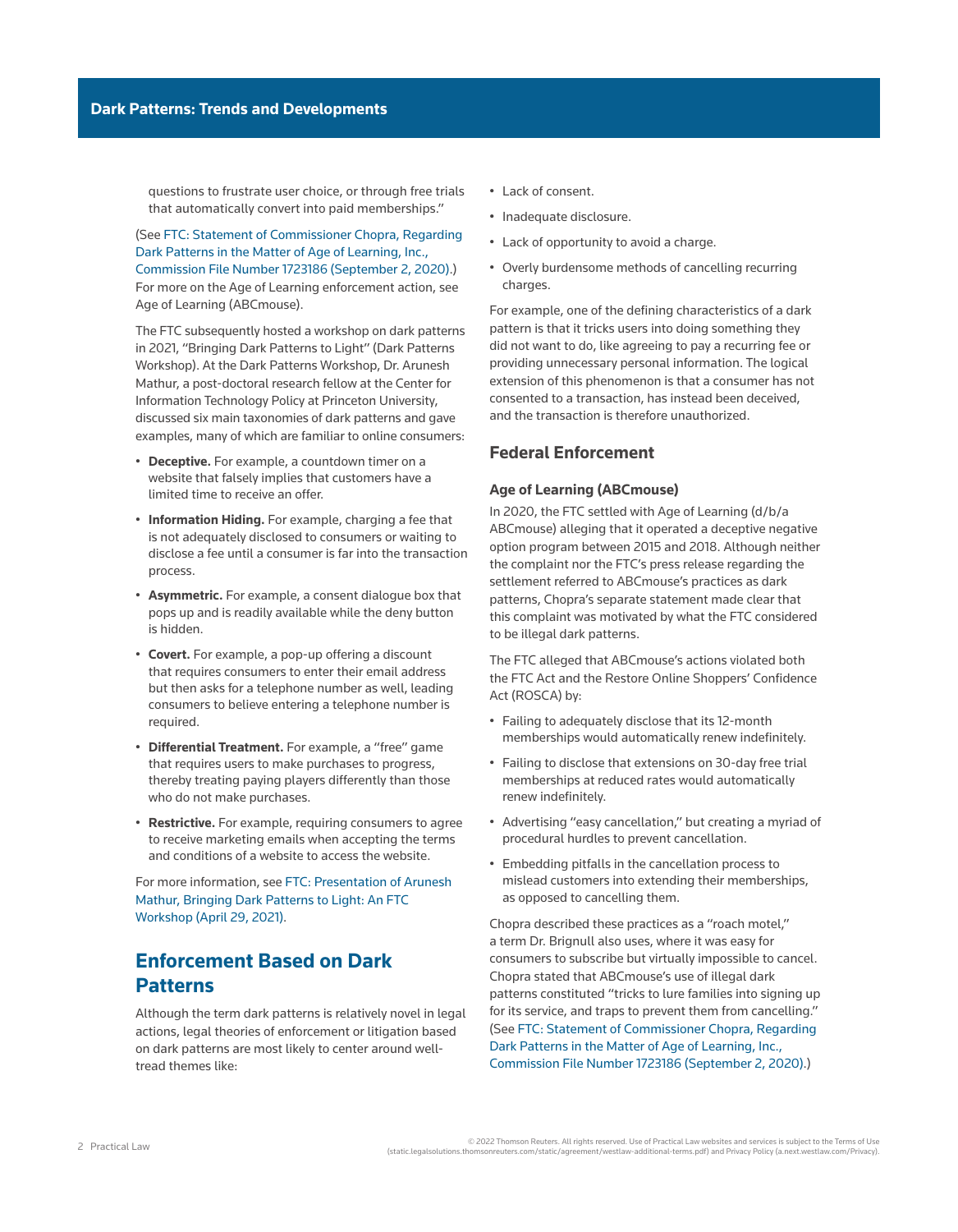In addition to imposing a \$10 million judgment against ABCmouse, the consent order requires ABCmouse to:

- Disclose important information to consumers when it offers negative option plans clearly, conspicuously, and immediately adjacent to any representation that a negative option feature is being offered on a free, trial, no obligation, or similar basis, including:
	- what affirmative steps a consumer must take to avoid additional charges;
	- the total charges or frequency of charges unless a customer takes affirmative action; and
	- the deadline by which the action must be taken.
- Disclose anywhere it attempts to obtain billing information a simple cancellation mechanism to stop recurring charges and any fees associated with cancellation.
- Immediately send a written confirmation of any online order by email repeating all the required disclosures, or send the same by mail within two days of telephone or mail-in orders.
- Put in place specific informed consent procedures for any negative option offers, including for:
	- all written offers, obtaining consent through a check box, signature, or similar method, which requires a consumer to expressly accept any negative option feature; and
	- oral offers, disclosures must be made before obtaining billing information, consumers must verbally affirm their understanding of the negative option feature, and ABCmouse must maintain unedited voice recordings of the entire transaction for three years.

#### **FTC Enforcement Policy Statement on Negative Option Marketing**

The FTC recently announced a new enforcement policy intended to address dark patterns in negative option programs (Enforcement Policy Statement) (see [FTC:](https://www.ftc.gov/system/files/documents/public_statements/1598063/negative_option_policy_statement-10-22-2021-tobureau.pdf)  [Enforcement Policy Statement Regarding Negative Option](https://www.ftc.gov/system/files/documents/public_statements/1598063/negative_option_policy_statement-10-22-2021-tobureau.pdf) [Marketing](https://www.ftc.gov/system/files/documents/public_statements/1598063/negative_option_policy_statement-10-22-2021-tobureau.pdf)). In its announcement of the Enforcement Policy Statement, the FTC stated that dark patterns are deceptive or unfair trade practices and those related to the marketing and operation of negative option programs in particular are already subject to enforcement authority provided under:

- Section 5 of the FTC Act ([15 U.S.C. § 45\(a\)\)](http://www.westlaw.com/Link/Document/FullText?findType=L&pubNum=1000546&cite=15USCAS45&originatingDoc=I261e61ee63fe11ec9f24ec7b211d8087&refType=SP&originationContext=document&vr=3.0&rs=cblt1.0&transitionType=PLDocumentLink&billingHash=2DE2777364351F2170748BC7F7848E0DBDA9F04B1FC46B83FCCBD387B643155F&contextData=(sc.Search)#co_pp_8b3b0000958a4).
- ROSCA [\(15 U.S.C. §§ 8401](http://www.westlaw.com/Link/Document/FullText?findType=L&pubNum=1000546&cite=15USCAS8401&originatingDoc=I261e61ee63fe11ec9f24ec7b211d8087&refType=LQ&originationContext=document&vr=3.0&rs=cblt1.0&transitionType=PLDocumentLink&billingHash=72E9161940D2E1E606D76C121A7C21651CB2517D9731D79E9688552B0C6284DD&contextData=(sc.Search)) to [8405](http://www.westlaw.com/Link/Document/FullText?findType=L&pubNum=1000546&cite=15USCAS8405&originatingDoc=I261e61ee63fe11ec9f24ec7b211d8087&refType=LQ&originationContext=document&vr=3.0&rs=cblt1.0&transitionType=PLDocumentLink&billingHash=945C37E44FA5B9625168C6E5280860F418446EEAB0E162358E59F281DEE46026&contextData=(sc.Search))).
- The Telemarketing Sales Rule ([16 C.F.R. §§ 310.1](http://www.westlaw.com/Link/Document/FullText?findType=L&pubNum=1000547&cite=16CFRS310.1&originatingDoc=I261e61ee63fe11ec9f24ec7b211d8087&refType=LQ&originationContext=document&vr=3.0&rs=cblt1.0&transitionType=PLDocumentLink&billingHash=1BD5A3473DE5D0AF7AB280B885EFA5EAB2DD92C94973BC601ED7BF7CFD0ED136&contextData=(sc.Search)) to [310.9](http://www.westlaw.com/Link/Document/FullText?findType=L&pubNum=1000547&cite=16CFRS310.9&originatingDoc=I261e61ee63fe11ec9f24ec7b211d8087&refType=LQ&originationContext=document&vr=3.0&rs=cblt1.0&transitionType=PLDocumentLink&billingHash=8A5A884B372BF6F42513A59B560221900D7B04035AFF5E3EE1D5AA705063EFD0&contextData=(sc.Search))).
- The Rule on the Use of Prenotification Negative Option Plans ([16 C.F.R. § 425.1\)](http://www.westlaw.com/Link/Document/FullText?findType=L&pubNum=1000547&cite=16CFRS425.1&originatingDoc=I261e61ee63fe11ec9f24ec7b211d8087&refType=LQ&originationContext=document&vr=3.0&rs=cblt1.0&transitionType=PLDocumentLink&billingHash=A85543C81C23BF53756B30A466373E697FC928798D452C31418B708CC9BA2476&contextData=(sc.Search)).
- The Electronic Fund Transfer Act ([15 U.S.C. §§ 1693](http://www.westlaw.com/Link/Document/FullText?findType=L&pubNum=1000546&cite=15USCAS1693&originatingDoc=I261e61ee63fe11ec9f24ec7b211d8087&refType=LQ&originationContext=document&vr=3.0&rs=cblt1.0&transitionType=PLDocumentLink&billingHash=196D3339E0682F83CA748380D8CCFBFB2317B4080C67D0DBE40383B08738D34A&contextData=(sc.Search)) to [1693r\)](http://www.westlaw.com/Link/Document/FullText?findType=L&pubNum=1000546&cite=15USCAS1693R&originatingDoc=I261e61ee63fe11ec9f24ec7b211d8087&refType=LQ&originationContext=document&vr=3.0&rs=cblt1.0&transitionType=PLDocumentLink&billingHash=F5CB5AF5DCB1E511DDEB2A79DD03EFA4D37D0D25E1FF0D3A2F785D8C24C70114&contextData=(sc.Search)).
- The Postal Reorganization Act [\(39 U.S.C. § 3009\)](http://www.westlaw.com/Link/Document/FullText?findType=L&pubNum=1000546&cite=39USCAS3009&originatingDoc=I261e61ee63fe11ec9f24ec7b211d8087&refType=LQ&originationContext=document&vr=3.0&rs=cblt1.0&transitionType=PLDocumentLink&billingHash=BADBE0B789BDC2644AAE63E3447EE763DF68E86663245222807401191E482A62&contextData=(sc.Search)).

For more information, see [FTC: Press Release: FTC to](https://www.ftc.gov/news-events/press-releases/2021/10/ftc-ramp-enforcement-against-illegal-dark-patterns-trick-or-trap)  [Ramp up Enforcement against Illegal Dark Patterns that](https://www.ftc.gov/news-events/press-releases/2021/10/ftc-ramp-enforcement-against-illegal-dark-patterns-trick-or-trap)  [Trick or Trap Consumers into Subscriptions \(October 28,](https://www.ftc.gov/news-events/press-releases/2021/10/ftc-ramp-enforcement-against-illegal-dark-patterns-trick-or-trap)  [2021\)](https://www.ftc.gov/news-events/press-releases/2021/10/ftc-ramp-enforcement-against-illegal-dark-patterns-trick-or-trap) and [FTC: Enforcement Policy Statement Regarding](https://www.ftc.gov/system/files/documents/public_statements/1598063/negative_option_policy_statement-10-22-2021-tobureau.pdf)  [Negative Option Marketing.](https://www.ftc.gov/system/files/documents/public_statements/1598063/negative_option_policy_statement-10-22-2021-tobureau.pdf)

Several of these enforcement authorities may be also used generally against online dark patterns. See [FTC: Statement of Commissioner Chopra, Regarding](https://www.ftc.gov/system/files/documents/public_statements/1579927/172_3086_abcmouse_-_rchopra_statement.pdf)  [Dark Patterns in the Matter of Age of Learning, Inc.,](https://www.ftc.gov/system/files/documents/public_statements/1579927/172_3086_abcmouse_-_rchopra_statement.pdf)  [Commission File Number 1723186 \(September 2, 2020\).](https://www.ftc.gov/system/files/documents/public_statements/1579927/172_3086_abcmouse_-_rchopra_statement.pdf)

In addition, given newly confirmed Consumer Financial Protection Bureau (CFPB) Director Rohit Chopra's previous statements while at the FTC, it is likely the CFPB will take a similar stance against dark patterns including using the agency's "abusiveness" tool.

The Enforcement Policy Statement focuses on addressing the tricks and traps of dark patterns, advising businesses to:

- **Make clear and conspicuous disclosures.** Businesses must provide all material terms of the offer clearly and conspicuously, including displaying the terms upfront when consumers first see the offer and as prominently as the offer.
- **Obtain informed consumer consent.** Businesses must obtain consumers' express informed consent before charging them, including:
	- obtaining consumer acceptance of the negative option feature separately from other parts of the entire transaction; and
	- refraining from practices that interfere with or undermine consumers' ability to provide informed consent.
- **Provide easy cancellation methods.** Businesses must provide an easy way for consumers to cancel a negative option program.

(See [FTC: Enforcement Policy Statement Regarding](https://www.ftc.gov/system/files/documents/public_statements/1598063/negative_option_policy_statement-10-22-2021-tobureau.pdf)  [Negative Option Marketing.](https://www.ftc.gov/system/files/documents/public_statements/1598063/negative_option_policy_statement-10-22-2021-tobureau.pdf))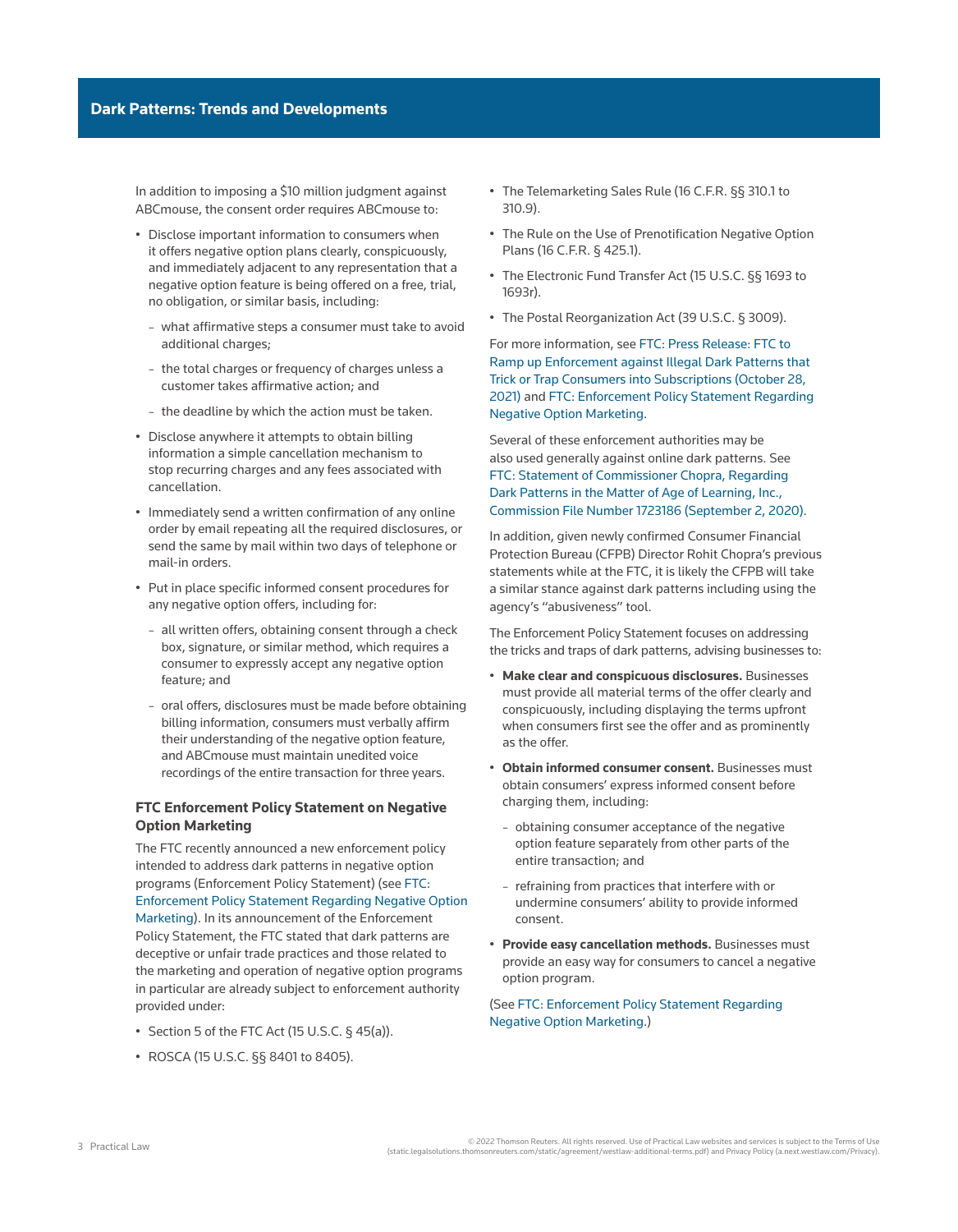#### **State Enforcement and Private Actions**

State attorneys general have also begun to scrutinize dark patterns under state consumer protection laws. For example, the District of Columbia Attorney General has sued Instacart for charging consumers deceptive service fees (see [District of Columbia Office of the Attorney](https://oag.dc.gov/release/ag-racine-sues-instacart-charging-district)  [General: Press Release: AG Racine Sues Instacart for](https://oag.dc.gov/release/ag-racine-sues-instacart-charging-district)  [Charging District Consumers Millions in Deceptive Service](https://oag.dc.gov/release/ag-racine-sues-instacart-charging-district)  [Fees, Not Paying Sales Tax \(August 27, 2020\)](https://oag.dc.gov/release/ag-racine-sues-instacart-charging-district)).

In 2021, the California Attorney General announced modified regulations under the California Consumer Privacy Act (CCPA) that ban the use of dark patterns to subvert or impair the right of consumers to opt out of the sale of their personal information (see [California Office](https://oag.ca.gov/news/press-releases/attorney-general-becerra-announces-approval-additional-regulations-empower-data)  [of the Attorney General: Press Release: Attorney General](https://oag.ca.gov/news/press-releases/attorney-general-becerra-announces-approval-additional-regulations-empower-data)  [Becerra Announces Approval of Additional Regulations](https://oag.ca.gov/news/press-releases/attorney-general-becerra-announces-approval-additional-regulations-empower-data)  [That Empower Data Privacy Under the California](https://oag.ca.gov/news/press-releases/attorney-general-becerra-announces-approval-additional-regulations-empower-data)  [Consumer Privacy Act \(March 15, 2021\)\)](https://oag.ca.gov/news/press-releases/attorney-general-becerra-announces-approval-additional-regulations-empower-data). The regulation gives specific examples of the dark patterns it bans regarding the consumer right to opt out of the sale of their personal information, including:

- Requiring a consumer to complete more steps in the opt-out request process than the number of steps needed for a consumer to opt back into the sale of personal information after previously opting out.
- Using confusing language (for example, using doublenegatives like "Don't Not Sell My Personal Information").
- Requiring consumers to click through or listen to reasons why they should not submit a request to optout before confirming their request.
- Requiring consumers to provide personal information that is unnecessary to implement an opt-out request.
- After clicking the "Do Not Sell My Personal Information" link, requiring consumers to search or scroll through a privacy policy or similar text to locate the mechanism for submitting the opt-out request.

#### ([Cal. Code Regs. tit. 11, § 999.315\(h\).](http://www.westlaw.com/Link/Document/FullText?findType=L&pubNum=1000937&cite=11CAADCS999.315&originatingDoc=I261e61ee63fe11ec9f24ec7b211d8087&refType=LQ&originationContext=document&vr=3.0&rs=cblt1.0&transitionType=PLDocumentLink&billingHash=D5EBD22B2A5F5D03C11AF203E48F9168EE382FF5962E3BA83A728858E79EEC9F&contextData=(sc.Search))) For more information on the CCPA, see [Practice Note,](http://us.practicallaw.tr.com/W-017-4166)  [Understanding the California Consumer Privacy Act](http://us.practicallaw.tr.com/W-017-4166)  [\(CCPA\) and the California Privacy Rights Act \(CPRA\).](http://us.practicallaw.tr.com/W-017-4166)

In addition, private consumer class actions have already begun accusing businesses of employing dark patterns to deceive consumers or invoking dark patterns to claim consumers have not consented to arbitration agreements. For more information, see:

• Complaint, *[Rattner v. Tribe App, Inc.](http://www.westlaw.com/Link/Document/FullText?findType=Y&serNum=2043525347&pubNum=0000999&originatingDoc=I261e61ee63fe11ec9f24ec7b211d8087&refType=RP&originationContext=document&vr=3.0&rs=cblt1.0&transitionType=PLDocumentLink&billingHash=BD02162AF9A3B6E1B3EA5413041E9AAA148801079CAD9B58701513744433A510&contextData=(sc.Search))*, 2017 WL 6764354 [\(S.D. Fla. April 10, 2017\).](http://www.westlaw.com/Link/Document/FullText?findType=Y&serNum=2043525347&pubNum=0000999&originatingDoc=I261e61ee63fe11ec9f24ec7b211d8087&refType=RP&originationContext=document&vr=3.0&rs=cblt1.0&transitionType=PLDocumentLink&billingHash=BD02162AF9A3B6E1B3EA5413041E9AAA148801079CAD9B58701513744433A510&contextData=(sc.Search))

- Complaint, *[Farmer v. Airbnb, Inc.](http://www.westlaw.com/Link/Document/FullText?findType=Y&serNum=2052338214&pubNum=0000999&originatingDoc=I261e61ee63fe11ec9f24ec7b211d8087&refType=RP&originationContext=document&vr=3.0&rs=cblt1.0&transitionType=PLDocumentLink&billingHash=9012FB46EF5B8BC70D8C9FFA504EA7C795547D72BA7E2C50F5FB37E0213579A6&contextData=(sc.Search))*, 2020 WL 6591432 [\(N.D. Cal. Nov. 5, 2020\).](http://www.westlaw.com/Link/Document/FullText?findType=Y&serNum=2052338214&pubNum=0000999&originatingDoc=I261e61ee63fe11ec9f24ec7b211d8087&refType=RP&originationContext=document&vr=3.0&rs=cblt1.0&transitionType=PLDocumentLink&billingHash=9012FB46EF5B8BC70D8C9FFA504EA7C795547D72BA7E2C50F5FB37E0213579A6&contextData=(sc.Search))
- Complaint, *[Nichols v. Noom, Inc.](http://www.westlaw.com/Link/Document/FullText?findType=Y&serNum=2052990427&pubNum=0000999&originatingDoc=I261e61ee63fe11ec9f24ec7b211d8087&refType=RP&originationContext=document&vr=3.0&rs=cblt1.0&transitionType=PLDocumentLink&billingHash=F8C199B190F85F30D61DC896FA034017B5FE7C3E1A5FF1A168CB9517C911529F&contextData=(sc.Search))*, 2021 WL 621079 [\(S.D.N.Y. Jan. 29, 2021\).](http://www.westlaw.com/Link/Document/FullText?findType=Y&serNum=2052990427&pubNum=0000999&originatingDoc=I261e61ee63fe11ec9f24ec7b211d8087&refType=RP&originationContext=document&vr=3.0&rs=cblt1.0&transitionType=PLDocumentLink&billingHash=F8C199B190F85F30D61DC896FA034017B5FE7C3E1A5FF1A168CB9517C911529F&contextData=(sc.Search))
- Opinion, *[Oberstein v. Live Nation Ent.](http://www.westlaw.com/Link/Document/FullText?findType=Y&serNum=2054696029&pubNum=0000999&originatingDoc=I261e61ee63fe11ec9f24ec7b211d8087&refType=RP&originationContext=document&vr=3.0&rs=cblt1.0&transitionType=PLDocumentLink&billingHash=8295E8284A5A9AC5FC8FB11D5FAEB9EA361AF6D09196173733571423B1401C36&contextData=(sc.Search))*, 2021 WL 4772885 [\(C.D. Cal. Sept. 20, 2021\).](http://www.westlaw.com/Link/Document/FullText?findType=Y&serNum=2054696029&pubNum=0000999&originatingDoc=I261e61ee63fe11ec9f24ec7b211d8087&refType=RP&originationContext=document&vr=3.0&rs=cblt1.0&transitionType=PLDocumentLink&billingHash=8295E8284A5A9AC5FC8FB11D5FAEB9EA361AF6D09196173733571423B1401C36&contextData=(sc.Search))

#### **National Advertising Division**

In November 2021, the [National Advertising Division](http://www.westlaw.com/Document/I3a9a343bef1211e28578f7ccc38dcbee/View/FullText.html?originationContext=document&vr=3.0&rs=cblt1.0&transitionType=DocumentItem&contextData=(sc.Search))  (NAD) responded to the FTC's increased scrutiny of dark patterns by providing an even faster lane for disclosure issues under its Fast-Track SWIFT challenge submission process. NAD designed this expedited lane specifically to address the prominence and sufficiency of disclosures related to dark patterns as well as consumer reviews and influencer marketing. The NAD hopes the streamlined and less expensive process encourages challenges in this area with the goal of "'restor[ing] consumer trust in the online marketplace.'" (See [BBBNP: Press Release, BBB National](https://bbbprograms.org/media-center/news/nad-launches-fast-track-swift-disclosures)  [Programs National Advertising Division Launches](https://bbbprograms.org/media-center/news/nad-launches-fast-track-swift-disclosures)  [Expedited Fast-Track SWIFT Lane Designed to Address](https://bbbprograms.org/media-center/news/nad-launches-fast-track-swift-disclosures)  [Misleading Advertising Disclosures \(November 9, 2021\).](https://bbbprograms.org/media-center/news/nad-launches-fast-track-swift-disclosures))

Businesses should therefore expect to see an increase in NAD challenges related to dark patterns. For more information on the NAD and the Fast-Track SWIFT process, see [Practice Note, Advertising Self-Regulation in](http://us.practicallaw.tr.com/W-031-9252)  [the US: Overview: NAD.](http://us.practicallaw.tr.com/W-031-9252)

### **Next Steps for Businesses**

The Dark Patterns Workshop and the Enforcement Policy Statement have sent out a clear signal that the FTC intends to focus its enforcement activities on dark patterns. As a result, businesses should keep apprised of any FTC guidance and enforcement activities involving dark patterns, as well as guidance from (and enforcement activities by) state consumer protection agencies. Finally, NAD challenges focusing on dark patterns will also be a resource for identifying trends and potential vulnerabilities.

Businesses should evaluate their own online advertising practices and user experiences, making changes as necessary to address potential dark patterns and avoiding practices that are already recognized as dark patterns.

Three main areas for review are:

• **User Interface and Experience.** Businesses should ensure that their websites are easy-to-use and customer friendly, including clear and conspicuous disclosures.